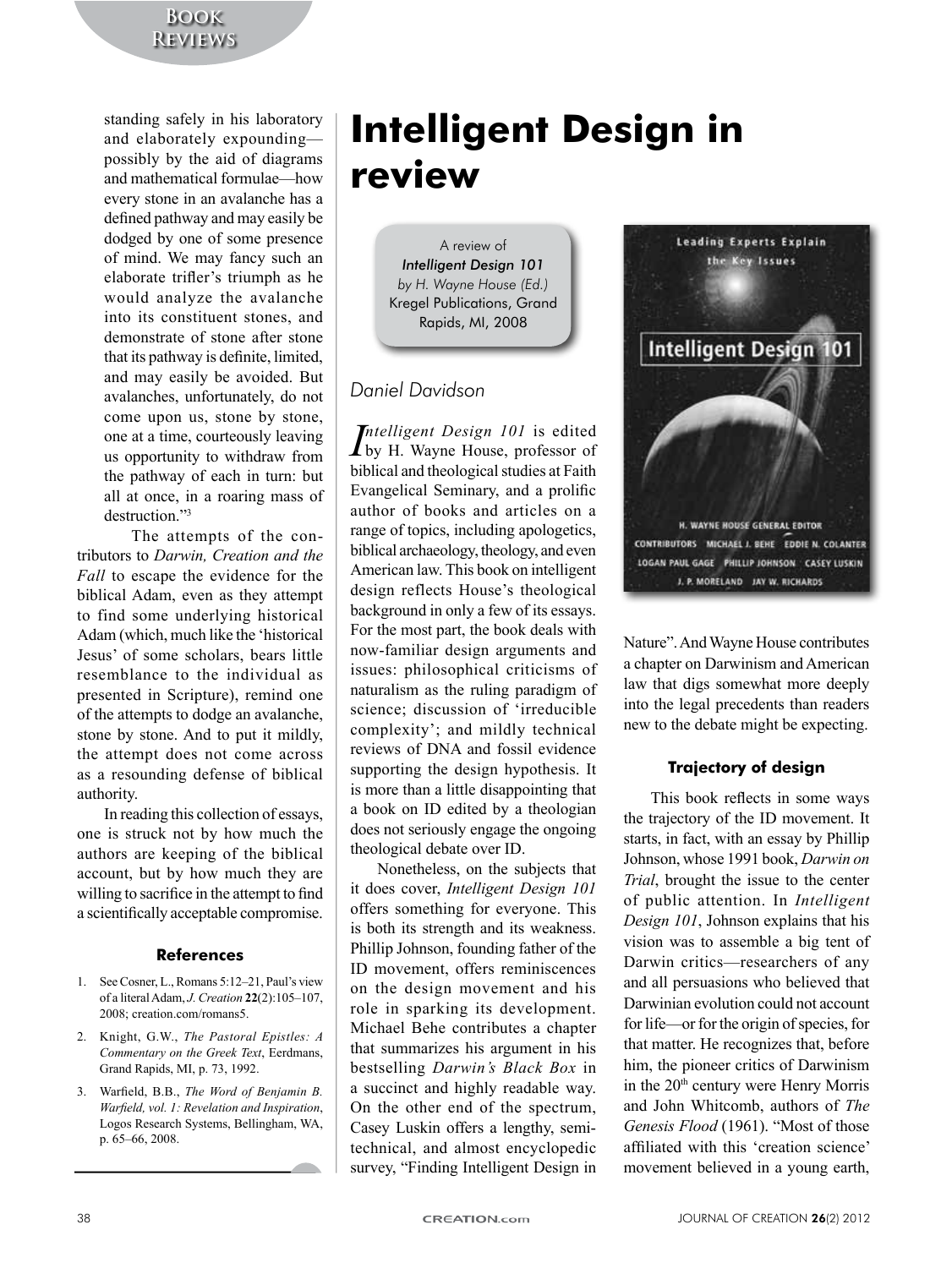Genesis-based view of earth history and biological origins". Johnson writes.

Johnson recognized that the 'creation-science movement' successfully spread the message and even won political support in a number of states. But the federal courts thwarted the efforts of creationists at getting the message into the public schools. At the same time. Johnson watched as Hugh Ross founded an old-earth creationist organization that accepted the big bang. "Two camps developed", and to Johnson's dismay, the two camps were sharply at odds. "Somewhere along the line", Johnson writes, "I stumbled into this debate". Johnson realized that the US public was skeptical of Darwinism. but he feared that infighting between young-earth and old-earth creationists was going to hurt the cause.

Meanwhile, scientists of varying viewpoints who were critical of Darwinism began to work together to promote a 'design' hypothesis as a big-picture unifying alternative to Darwinism.<sup>1</sup> Johnson's book, Darwin on Trial, lit the match. "The culture ... was ready to realize that the core question in the debate over origins was whether there was some role played by a Creator" (p. 28).

In those early days of ID, one of the most effective strategies was to expose the role of naturalism, the belief that nature is all there is **contact** the least, that nature is all science can consider—a position which ruled out design by definition. The subject of naturalism is taken up by philosopher J.P. Moreland in a later chapter of *Intelligent Design* 101. Moreland explains that the debate over ID is not just about 'facts'; it is a debate about what counts as science. Moreland is a philosopher who knows how to make his arguments accessible to laymen. He explains that there is no good, non-arbitrary reason to define intelligent agency out of science. This basic idea has been a staple ID argument, popularized by Johnson in Darwin on Trial

The philosophical argument over the nature of science works in tandem with the other staple argument of the ID movement—and indeed of the scientific creationist movement that preceded it—the empirical case against Darwinism and in favor of design. In a (comparatively) long chapter in Intelligent Design 101, Casey Luskin canvasses numerous fields as he surveys the evidence. He covers some favorite problem cases for evolution, such as the abrupt appearance of the major animal phyla at the Cambrian explosion (figure 1). And he presents positive evidence of design: the genetic code in DNA molecules (figure 2); the fine tuning of the laws of physics and chemistry; the marvelous engineering evident in 'micromolecular machines' (like the flagellum; figure 3); and design components shared among multiple organisms (what evolutionists describe as homologous structures and convergent evolution). Michael Behe elaborates on the beloved bacterial flagellum and the concept of 'irreducible complexity' in a following chapter, providing a handy distillation of his argument from his bestselling Darwin's Black Box. The contributors to Intelligent Design 101 wisely spend more time on the positive arguments (in favor of design) than on the negative arguments (against Darwinism).

#### **Setbacks for the ID movement**

The early intelligent design movement was optimistic in presenting these arguments. The 1990s were, on the whole, heady days for the design movement. A coterie of highly credentialed scientists was assembling to the cause. A number of these scientists were recently minted PhDs or were still in the process of obtaining their degrees— William Dembski, Paul Nelson, Jonathan Wells. Stephen Meyer-giving young energy to the movement. Certainly, the debate over design was vigorous. Many Darwinists were appalled at the ID movement, and there was no shortage of hard words. Stephen Jay Gould, for instance, berated Johnson's Darwin on Trial in the harshest terms--- it "hardly deserves to be called a book at all", he said.<sup>2</sup> Still, there were encouraging signs that the design thesis was gaining traction. Dembski's groundbreaking work on detecting design mathematically was published by a major university press (The Design Inference, Cambridge, 1998). The design thesis received a hearing at a series of successful conferences—involving not only design advocates, but also critics like Michael Ruse and Will Provine who were fair-minded enough to participate in a dialogue. The Nature of Nature conference in April 2000 was a triumphant moment, bringing together a dazzling array of speakers-from ID leaders like Michael Behe and William Lane Craig to Darwinist heavyweights like Simon Conway Morris and Steven Weinberg—under the auspices of the Michael Polanyi Center at Baylor University. "The Polanyi Center was also the first, and to this day, only, intelligent design think tank at a major research university", wrote Dembski and Gordon in the preface to the published proceedings from this conference. $3$ 



Figure 1. Under an evolutionist's chronology, the Cambrian explosion is difficult to explain: how can gradual Darwinian processes explain the abrupt appearance of the major animal phyla?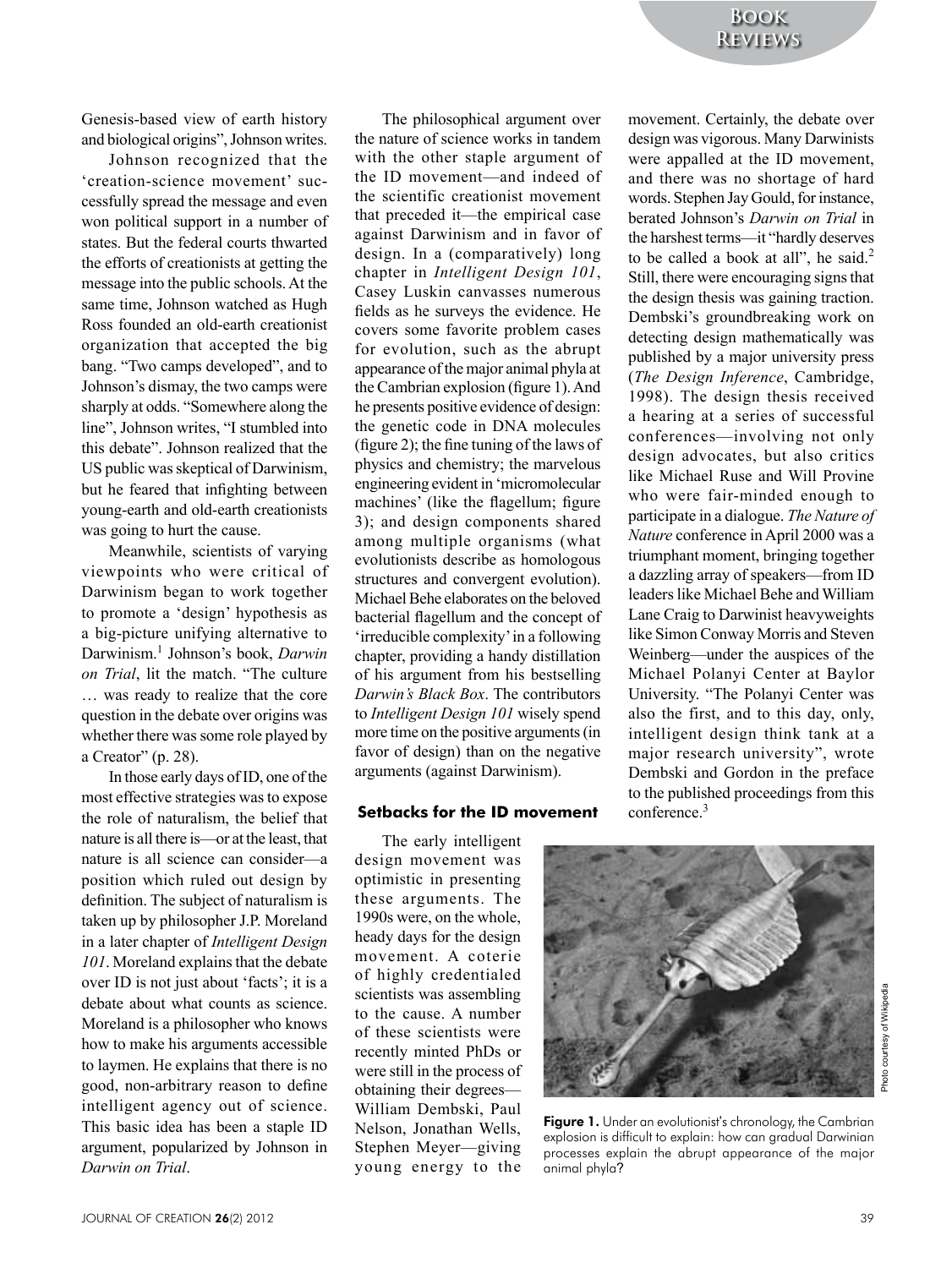## **Book Reviews**

But *The Nature of Nature* conference would be the high water mark for ID, at least so far. Under pressure from Darwinists within and without the university, the Polanyi Center was dissolved that same year.

Indeed, as the '90s turned into the  $2000s$ , the controversy over ID was heating up past the point of good natured academic conversation. The Darwin lobby launched aggressive diatribes aimed at discrediting ID as science and its advocates as serious scholars. The opportunities for debate and dialogue with fair-minded critics disappeared amid a barrage of name calling and academic shunning.

*Intelligent Design 101* does not recount this history. But for those familiar with it, it is history that can be seen reflected to some extent in the flow of the book. Each chapter deals with the omnipresent critics of ID. A hint as to why the subject is so emotional is provided by the chapters contributed by Jay Richards and Eddie Colanter. Design, as Richards points out, suggests that there is a purpose



Figure 2. The complex code of the DNA molecule is one of the ID movement's favourite examples of design in nature.

in the universe. Colanter explains that the purposefilled message of design has implications for biomedical ethics. It comes very close to being a presentation of straightout *theistic* medical ethics, or perhaps even Christian medical ethics. In short, design presents a challenge to the reigning materialistic worldview of mainstream academia Little wonder, then, that it becomes a controversial topic.

Still, it seems to me that ID is conflicted in the message it wishes to send. Is ID just about 'empirical evidence'? To what extent is ID

concerned with the worldview implications of its message? Where do the worldview implications and the aspiration for 'cultural renewal' come into play? The usual response is that ID is an empirically based scientific position; if it happens to fit well with a particular worldview, religious or otherwise, so be it.

Sometimes ID advocates are comfortable suggesting that ID is something a bit more: a tool to be used in a quest for the renewal of our materialistic, naturalistic culture, as Johnson explicitly states in his chapter in *Intelligent Design 101*. He notes that evolutionists have fixated on the socalled 'wedge' strategy—using design as a 'wedge' to "split the foundations of naturalism". The critics allege that the ID community has ulterior, religious motives. But, Johnson retorts,

"Evolution was never only about science. It was about replacing God with a grand naturalistic creation story ... . So today when our critics tell us that we shouldn't be aiming for 'cultural renewal', our reply should not be to deny the move for renewal, but to show why



Figure 3. Icon of ID: the bacterial flagellum is the classic example of what Michael Behe calls 'irreducible complexity'. If a single component of an 'irreducibly complex' structure is missing, the structure will not function properly. Irreducible complexity in the natural world poses serious problems for Darwinian evolution.

Darwinists have created this need in the first place" $(p. 37)$ .

Maybe this doesn't so much indicate that  $ID$  is conflicted as it indicates that the ID movement is still unsettled about the extent to which it is willing to make important philosophical commitments. Whatever the state of ID's philosophical commitments, ID has, on the whole, tried to avoid being too closely associated with any particular religious perspective.

The irony is that ID, founded to provide a more sophisticated alternative to creationism, is now widely dismissed by its critics as 'stealth creationism'. (Actually, according to Richard Dawkins, it's not 'stealth' at all—it is creationism.<sup>4</sup>) In the legal system, it has certainly been treated that way.

#### **Legal perspective**

Appropriately enough, the final chapter in *Intelligent Design 101* is on the legal issues, written by the editor, Wayne House. The chapter is based on a journal article that originally appeared in the *Regent University Law Review*. 5